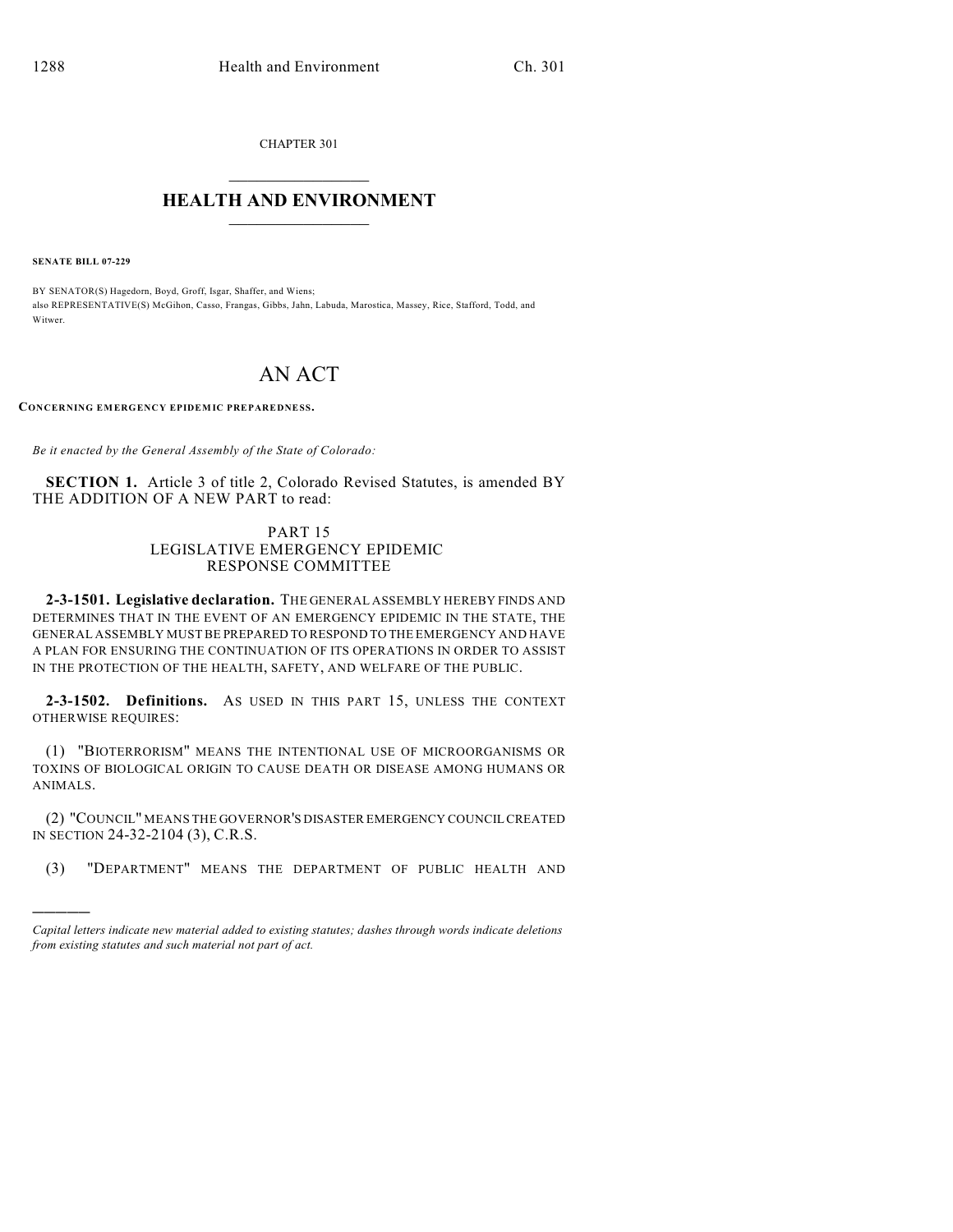ENVIRONMENT CREATED IN SECTION 25-1-102, C.R.S.

(4) "DIVISION" MEANS THE DIVISION OF EMERGENCY MANAGEMENT IN THE DEPARTMENT OF LOCAL AFFAIRS CREATED IN SECTION 24-32-2105, C.R.S.

(5) "EMERGENCY EPIDEMIC" MEANS CASES OF AN ILLNESS OR CONDITION, COMMUNICABLE OR NONCOMMUNICABLE, CAUSED BY BIOTERRORISM, PANDEMIC INFLUENZA, OR NOVEL AND HIGHLY FATAL INFECTIOUS AGENTS OR BIOLOGICAL TOXINS.

(6) "GEEERC" MEANS THE GOVERNOR'S EXPERT EMERGENCY EPIDEMIC RESPONSE COMMITTEE CREATED IN SECTION 24-32-2104 (8), C.R.S.

(7) "LEGISLATIVE COMMITTEE" MEANS THE LEGISLATIVE EMERGENCY EPIDEMIC RESPONSE COMMITTEE CREATED IN THIS PART 15.

(8) "LEGISLATIVE SERVICE AGENCIES" MEANS THE LEGISLATIVE COUNCIL STAFF, THE OFFICE OF LEGISLATIVE LEGAL SERVICES, THE JOINT BUDGET COMMITTEE STAFF, THE OFFICE OF THE STATE AUDITOR, THE LEGISLATIVE INFORMATION SERVICES, THE SENATE SERVICES STAFF, AND THE STAFF OF THE HOUSE OF REPRESENTATIVES.

(9) "PANDEMIC INFLUENZA" MEANS A WIDESPREAD EPIDEMIC OF INFLUENZA CAUSED BY A HIGHLY VIRULENT STRAIN OF THE INFLUENZA VIRUS.

**2-3-1503. Legislative emergency epidemic response committee - creation membership - duties.** (1) (a) THERE IS HEREBY CREATED A LEGISLATIVE EMERGENCY EPIDEMIC RESPONSE COMMITTEE. THE LEGISLATIVE COMMITTEE SHALL DEVELOP A PLAN FOR THE RESPONSE BY, AND CONTINUATION OF OPERATIONS OF, THE GENERAL ASSEMBLY AND THE LEGISLATIVE SERVICE AGENCIES IN THE EVENT OF AN EMERGENCY EPIDEMIC. THE LEGISLATIVE COMMITTEE SHALL COOPERATE AND COORDINATE WITH THE COUNCIL, THE DIVISION, THE DEPARTMENT, AND THE GEEERC IN DEVELOPING THE PLAN. THE LEGISLATIVE COMMITTEE SHALL DEVELOP AND SUBMIT THE PLAN TO THE SPEAKER OF THE HOUSE OF REPRESENTATIVES, THE PRESIDENT OF THE SENATE, THE GOVERNOR, THE EXECUTIVE DIRECTOR OF THE DEPARTMENT, THE COUNCIL, THE DIRECTOR OF THE DIVISION, AND THE GEEERC NO LATER THAN JULY 1, 2008. THE LEGISLATIVE COMMITTEE SHALL MEET AT LEAST ANNUALLY TO REVIEW AND AMEND THE PLAN AS NECESSARY AND SHALL PROVIDE ANY UPDATED PLAN TO THE PERSONS OR ENTITIES SPECIFIED IN THIS PARAGRAPH (a). THE LEGISLATIVE COMMITTEE SHALL PROVIDE INFORMATION TO AND FULLY COOPERATE WITH THE COUNCIL, THE DIVISION, THE DEPARTMENT, AND THE GEEERC IN FULFILLING ITS DUTIES UNDER THIS SECTION.

(b) THE LEGISLATIVE COMMITTEE SHALL CONSIST OF ELEVEN MEMBERS AS FOLLOWS:

(I) TWO MEMBERS OF THE SENATE, APPOINTED BY THE PRESIDENT OF THE SENATE, WITH NO MORE THAN ONE SUCH MEMBER FROM THE SAME POLITICAL PARTY;

(II) TWO MEMBERS OF THE HOUSE OF REPRESENTATIVES, APPOINTED BY THE SPEAKER OF THE HOUSE OF REPRESENTATIVES, WITH NO MORE THAN ONE SUCH MEMBER FROM THE SAME POLITICAL PARTY;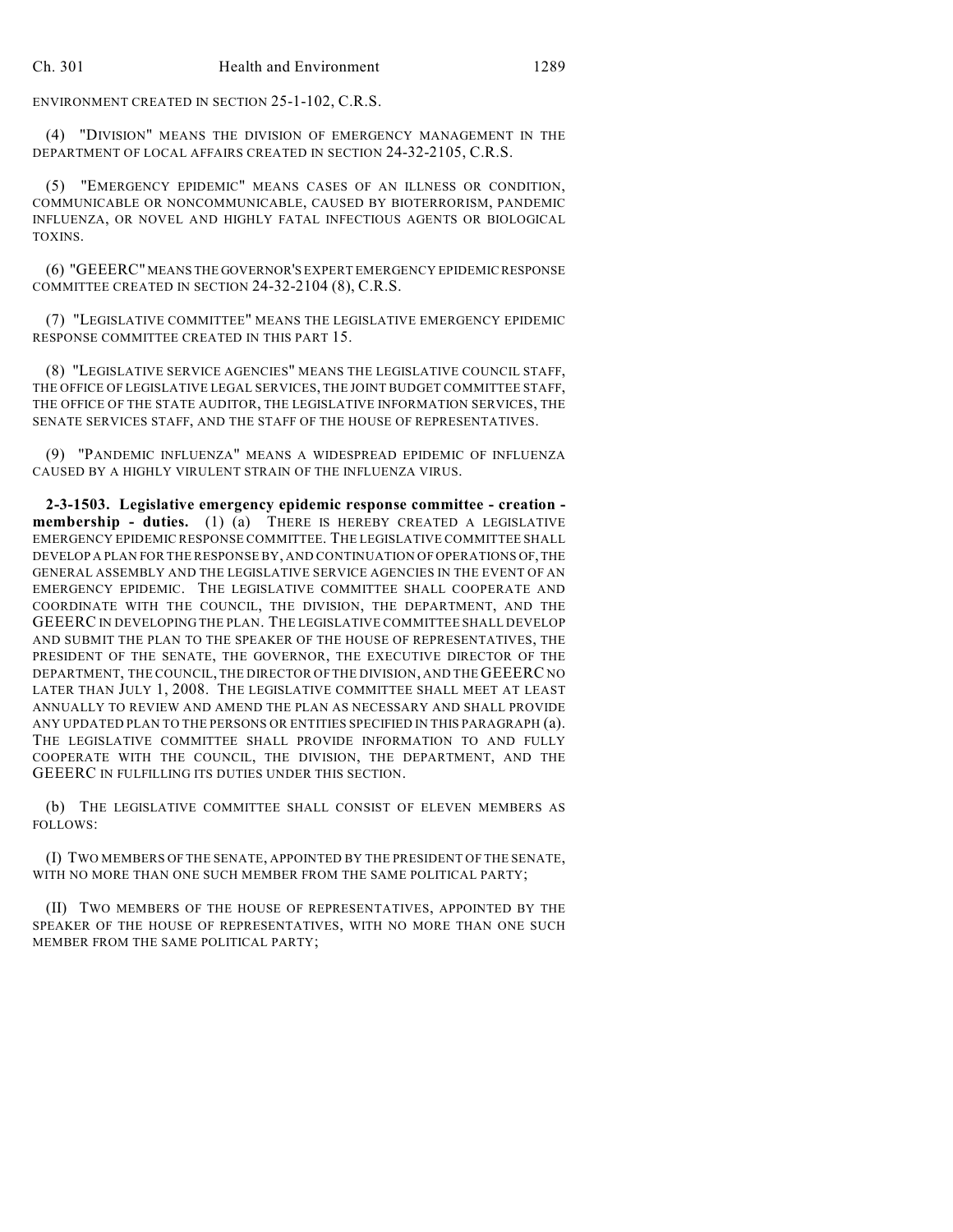(III) THE SECRETARY OF THE SENATE;

(IV) THE CHIEF CLERK OF THE HOUSE OF REPRESENTATIVES;

(V) THE STAFF DIRECTOR OF THE JOINT BUDGET COMMITTEE OR THE STAFF DIRECTOR'S DESIGNEE;

(VI) THE DIRECTOR OF RESEARCH OF THE LEGISLATIVE COUNCIL OR THE DIRECTOR'S DESIGNEE;

(VII) THE DIRECTOR OF THE OFFICE OF LEGISLATIVE LEGAL SERVICES OR THE DIRECTOR'S DESIGNEE;

(VIII) THE STATE AUDITOR OR THE STATE AUDITOR'S DESIGNEE; AND

(IX) THE DIRECTOR OF LEGISLATIVE INFORMATION SERVICES OR THE DIRECTOR'S DESIGNEE.

(2) IN THE EVENT OF AN EMERGENCY EPIDEMIC THAT THE GOVERNOR DECLARES TO BE A DISASTER EMERGENCY PURSUANT TO SECTION 24-32-2104, C.R.S., THE LEGISLATIVE COMMITTEE SHALL CONVENE AS RAPIDLY AND AS OFTEN AS NECESSARY TO ADVISE THE SPEAKER OF THE HOUSE OF REPRESENTATIVES, THE PRESIDENT OF THE SENATE, AND THE LEGISLATIVE SERVICE AGENCIES REGARDING REASONABLE AND APPROPRIATE MEASURES TO BE TAKEN BY THE GENERAL ASSEMBLY AND THE LEGISLATIVE SERVICE AGENCIES TO RESPOND TO THE EMERGENCY EPIDEMIC AND PROTECT PUBLIC HEALTH. THE LEGISLATIVE COMMITTEE SHALL COMMUNICATE, COOPERATE, AND SEEK ADVICE AND ASSISTANCE FROM THE COUNCIL, THE DIVISION, THE DEPARTMENT, AND THE GEEERC IN RESPONDING TO THE EMERGENCY EPIDEMIC.

(3) THE MEMBERS OF THE LEGISLATIVE COMMITTEE SHALL SERVE WITHOUT COMPENSATION, BUT THE SENATORS AND REPRESENTATIVES SERVING ON THE LEGISLATIVE COMMITTEE SHALL BE ENTITLED TO REIMBURSEMENT OF EXPENSES INCURRED IN SERVING ON THE LEGISLATIVE COMMITTEE.

**SECTION 2.** Part 1 of article 1.5 of title 25, Colorado Revised Statutes, is amended BY THE ADDITION OF A NEW SECTION to read:

**25-1.5-107. Pandemic influenza - purchase of antiviral therapy.** (1) THE DEPARTMENT MAY ENTER INTO PARTNERSHIPS WITH ONE OR MORE AUTHORIZED PURCHASERS TO PURCHASE ANTIVIRAL THERAPY IN ORDER TO ACQUIRE A READY SUPPLY OR STOCKPILE OF ANTIVIRAL DRUGS IN THE EVENT OF AN EPIDEMIC EMERGENCY, INCLUDING PANDEMIC INFLUENZA. IF AN ENTITY WISHES TO PURCHASE ANTIVIRAL THERAPY THROUGH THE DEPARTMENT, THE ENTITY SHALL NOTIFY THE DEPARTMENT OF ITS INTENT AND SHALL DEMONSTRATE TO THE DEPARTMENT, IN A FORM AND MANNER DETERMINED BY THE DEPARTMENT, THAT THE ENTITY SATISFIES THE CRITERIA OF AN AUTHORIZED PURCHASER. UPON A DETERMINATION THAT AN ENTITY IS AN AUTHORIZED PURCHASER, THE DEPARTMENT SHALL SEEK APPROVAL FROM THE UNITED STATES DEPARTMENT OF HEALTH AND HUMAN SERVICES FOR THE PURCHASE OF ANTIVIRAL THERAPY BY THE AUTHORIZED PURCHASER. ANY PURCHASE OF ANTIVIRAL THERAPY SHALL BE APPROVED BY THE UNITED STATES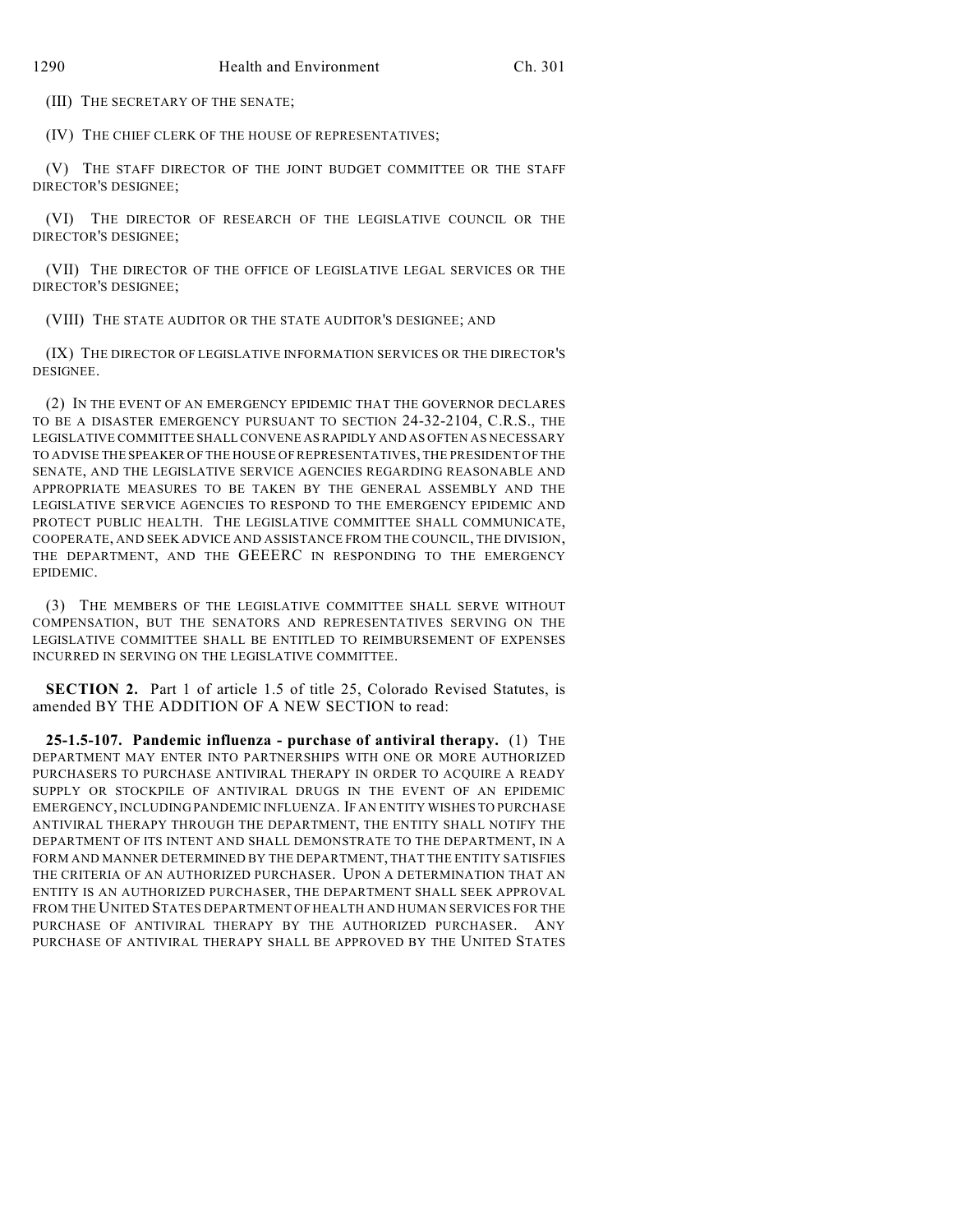DEPARTMENT OF HEALTH AND HUMAN SERVICES, AND ANTIVIRAL THERAPY SHALL BE STORED AND USED IN ACCORDANCE WITH STATE AND FEDERAL REQUIREMENTS.

(2) AS USED IN THIS SECTION, UNLESS THE CONTEXT OTHERWISE REQUIRES:

(a) "AUTHORIZED PURCHASER" MEANS AN ENTITY LICENSED BY THE DEPARTMENT PURSUANT TO SECTION 25-1.5-103 (1) (a), A LOCAL PUBLIC HEALTH AGENCY, OR A HEALTH MAINTENANCE ORGANIZATION, AS DEFINED IN SECTION 10-16-102 (23), C.R.S., AUTHORIZED TO OPERATE IN THIS STATE PURSUANT TO PART 4 OF ARTICLE 16 OF TITLE 10, C.R.S., THAT:

(I) IS PART OF THE STATE PANDEMIC PREPAREDNESS AND RESPONSE PLAN;

(II) WILL PURCHASE ANTIVIRAL THERAPY WITH ITS OWN FUNDS; AND

(III) AGREES TO STOCKPILE THE ANTIVIRAL THERAPY FOR USE IN AN EPIDEMIC EMERGENCY DECLARED A DISASTER EMERGENCY PURSUANT TO SECTION 24-32-2104, C.R.S., AND TO USE THE ANTIVIRAL THERAPY ONLY IN ACCORDANCE WITH STATE AND FEDERAL REQUIREMENTS AND FOR NO OTHER PURPOSE.

(b) "BIOTERRORISM" MEANS THE INTENTIONAL USE OF MICROORGANISMS OR TOXINS OF BIOLOGICAL ORIGIN TO CAUSE DEATH OR DISEASE AMONG HUMANS OR ANIMALS.

(c) "EMERGENCY EPIDEMIC" MEANS CASES OF AN ILLNESS OR CONDITION, COMMUNICABLE OR NONCOMMUNICABLE, CAUSED BY BIOTERRORISM, PANDEMIC INFLUENZA, OR NOVEL AND HIGHLY FATAL INFECTIOUS AGENTS OR BIOLOGICAL TOXINS.

(d) "PANDEMIC INFLUENZA" MEANS A WIDESPREAD EPIDEMIC OF INFLUENZA CAUSED BY A HIGHLY VIRULENT STRAIN OF THE INFLUENZA VIRUS.

**SECTION 3.** 24-32-2103, Colorado Revised Statutes, is amended BY THE ADDITION OF A NEW SUBSECTION to read:

**24-32-2103. Definitions.** As used in this part 21, unless the context otherwise requires:

(2.5) (a) "PUBLICLY FUNDED SAFETY NET PROGRAM" MEANS A PROGRAM THAT IS ADMINISTERED BY A STATE DEPARTMENT AND THAT:

(I) IS FUNDED WHOLLY OR IN PART WITH STATE, FEDERAL, OR A COMBINATION OF STATE AND FEDERAL FUNDS; AND

(II) PROVIDES OR FACILITATES THE PROVISION OF MEDICAL SERVICES TO VULNERABLE POPULATIONS, INCLUDING CHILDREN, DISABLED INDIVIDUALS, AND THE ELDERLY.

(b) THE TERM INCLUDES A PROGRAM OF MEDICAL ASSISTANCE, AS DEFINED IN SECTION 25.5-1-103 (5), C.R.S.